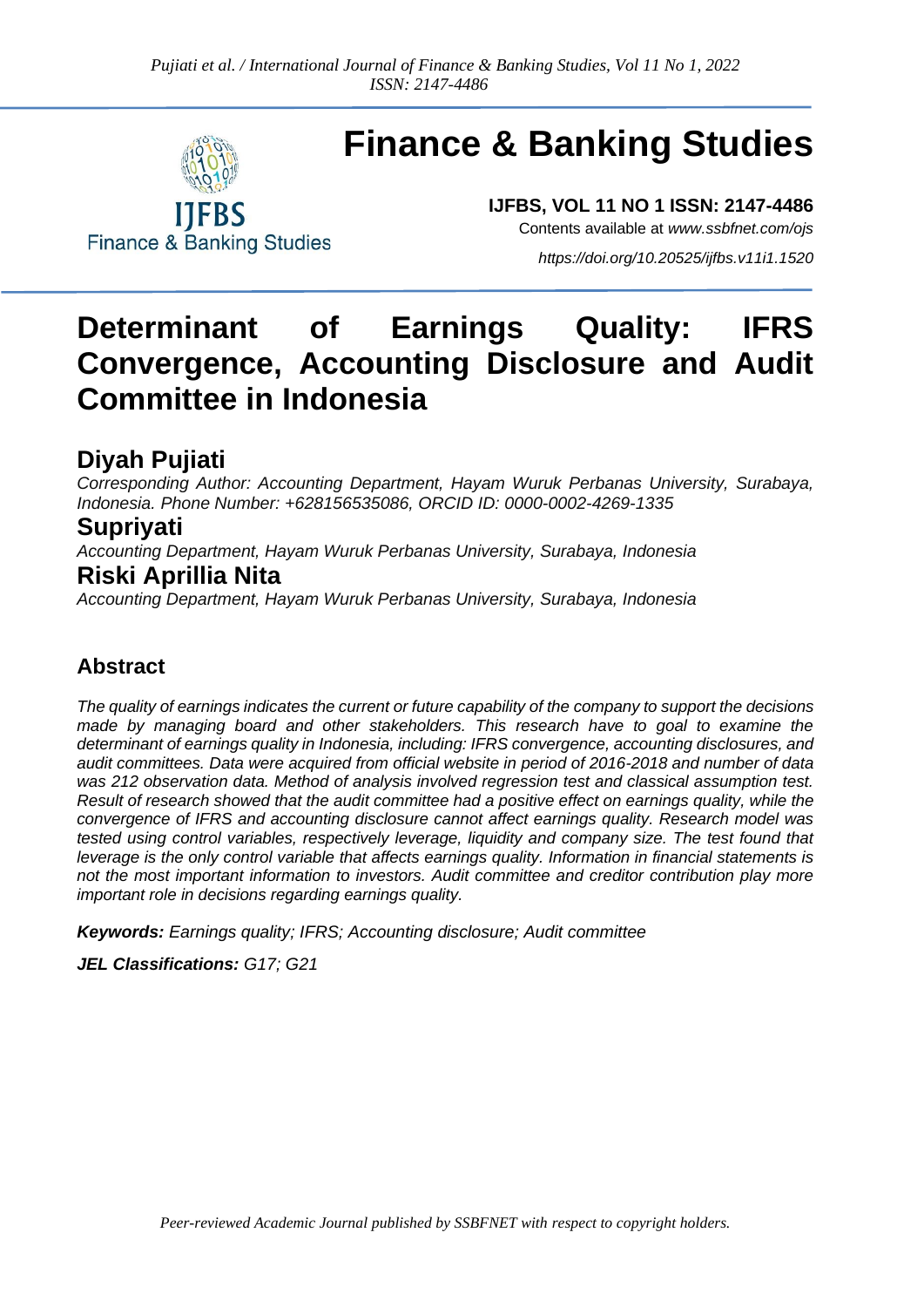### **Introduction**

Financial statements represent a meaningful source of information used by stakeholders to understand the actual condition of the firm. Financial statements can be used by potential investors in making investment decisions. Relevant information will help investors in making decisions in rational way. Information that becomes main concern of investors is information about earnings. This information however does not guarantee that earnings of the company is in high quality. Earnings do not directly show the actual economic condition of the company. Therefore, earnings alone may still be doubtful and misleading users of financial statement (Maya, 2015). However, shareholders and other users of financial statements still rely greatly on financial statements for their investment decisions.

Response to earnings publication is always wild. Market may respond earnings information reactively. The degree of this reaction depends on the earnings quality reported by the firm. Low earnings quality can lead investors and other stakeholders to make wrong decisions on investment. One case for this situation is earning information issued by PT. Garuda Indonesia Tbk (GIAA). The managing board of GIAA was considered fraud after presenting financial statements improperly. In 2018, GIAA recorded net earnings for USD 809.85 thousands or equaled to IDR 11.33 billions after suffering frequent losts. Total earnings obtained from other sectors had reached USD 306.88 millions. Problem occured when two commissioners of GIAA refused to validate financial statements due to their objection to verify income that the company might get from the agreement of flight connectivity service between PT. Mahata Aero Teknologi and PT. Citilink Indonesia. This improper presentation of financial statements had reduced public trust to GIAA. Low public trust sent bad signal on business sectors that underlie the company. Share value of the company drastically descended as the consequence of the fraud (m.detik.com, 2019).

Theoretical base used by this research is agency theory introduced by Jensen & Meckling (1976) which explains the existence of a conflict of interest between the principal and the agent. The managing board as an agent is a party mandated by the principal to work in their interests. As the contractor, managing board must be liable to shareholders. According to agency theory, problem of earnings quality can be solved by using earnings quality as a measure in determining the quality of the company's financial information. Good financial information is always preceded by good financial reports. A company is declared qualified when the earnings reported in the financial reporting are the real earnings that show the real performance.

Earnings quality refers to earnings written in financial report which show real performance (Irawati, 2012). Earnings in the best quality are earnings presented as it is. If the reported of earnings is not consistent to the real condition, then earnings quality will be low. Quality of earnings can provide information that can influence investors in investment decision making. However, earnings quality itself is affected by several factors, such as IFRS convergence (Almaharmeh & Masa'deh, 2018; Sutrisno & Djashan, 2017), accounting disclosure (Suryanto, 2016; Febrina & Suaryana, 2011), and audit committee (Darabali & Saitri, 2016; Suryanto, 2016; Silfi, 2016; and Simamora, Tanjung, & Julita, 2014). The imperative for the companies at stock exchange (listed companies) to use IFRS has been one of the most noticeable development of accounting regulations (Daske, Hail, Leuz, & Verdi, 2008). Regulators in those countries expect that the use of IFRS can inspire financial statements comparibility, improve company transparency and increase financial statements quality, which these all will benefit investors. However, there is a debate whether IFRS can increase the accounting information quality (Barth, Landsman, & Lang, 2008; Daske et al., 2008; Karampinis & Hevas, 2010; Alali & Foote, 2012). There is an opinion saying that IFRS can increse accounting information quality through the use of fair value to reflect show the company economical condition. Moreover, the implementation of IFRS can also restrain managerial opportunism (Barth et al., 2008).

The conceptual debate the function of IFRS still continues. Previous empirical studies have different positions concerning the function of IFRS in the enhancement of accounting information quality. For example, Barth et al. (2008) and Alali & Foote (2012) found that financial reporting presented based on IFRS has higher quality than financial reporting processed with prior accounting standards. The studies from Hung & Subramanyam (2007) and Karampinis & Hevas (2010) gave opposite empirical findings. These studies found that accounting information quality is not improving after IFRS adoption. Due to such gap, the IFRS effect on the improvement of accounting information quality becomes the issue of the current research.

*Peer-reviewed Academic Journal published by SSBFNET with respect to copyright holders.* The application of IFRS in each country is different. Almost all countries in the world have adopted IFRS, with different levels of compliance. Most of the developed countries have adopted IFRS almost 100% except for the USA while some developing countries have adopted the entire contents of IFRS, some others are by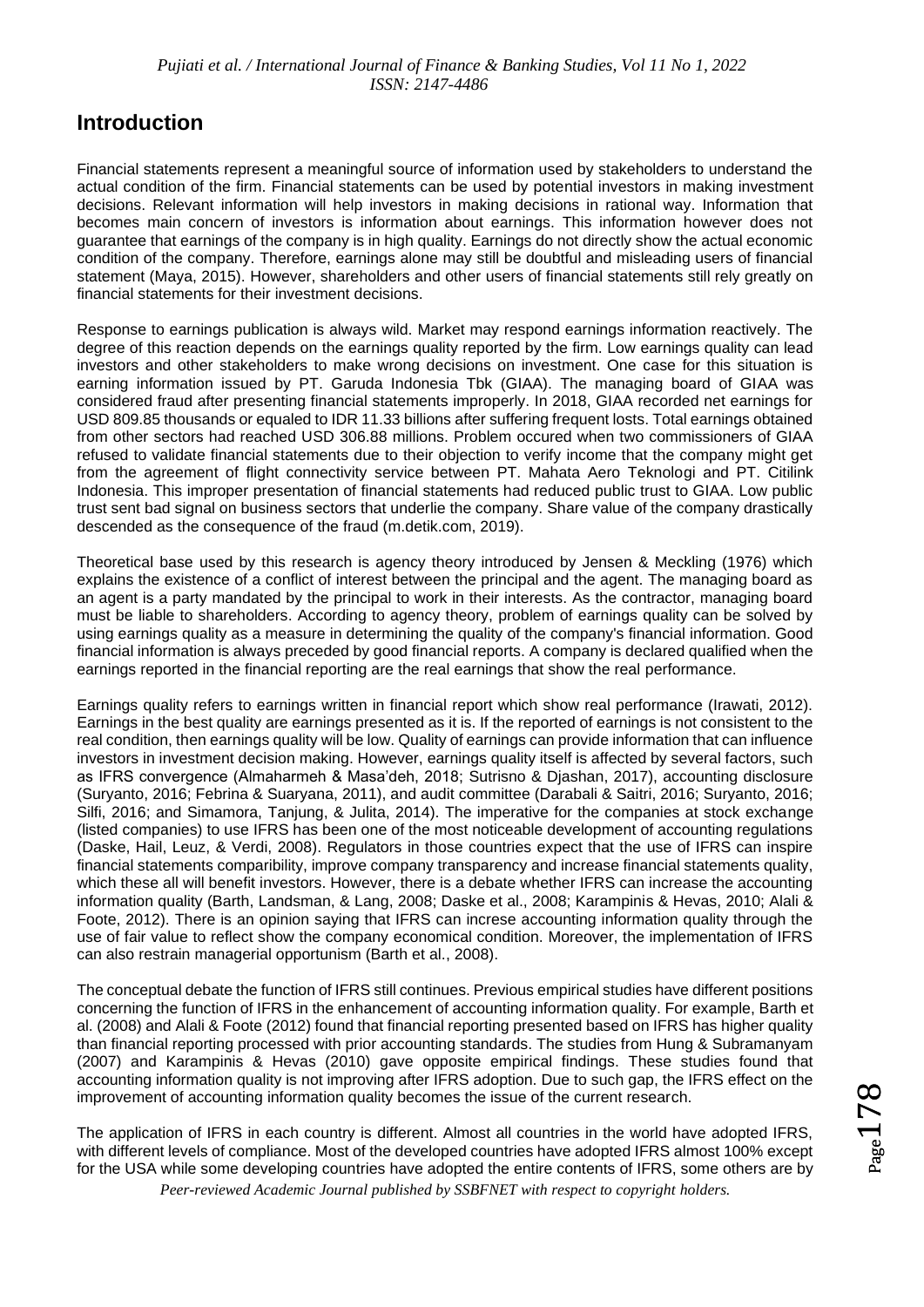harmonizing IFRS with the standards that have been applied before. Within the context of Indonesia, IFRS convergence has proceed in three stages since 2008 to 2012. Precisely in 2012, the IFRS has been widely used by companies listed at Indonesia Stock Exchange (IDX). The implementation of IFRS has given positive impact, which among others are inspiring comparability, improving transparency and increasing information quality in financial statements (Kristanto, Tarigan, & Tarigan, 2014). The use of IFRS as global accounting standards has decreased the number of options of accounting methods that the company can use. Sutrisno & Djashan (2017) said that IFRS convergence in Indonesia minimizes the capability of managing board to commit fraud and helps to ensure that information presented in financial statements is in better quality. Studies carried out by Almaharmeh & Masa'deh (2018) and Sutrisno & Djashan (2017) found that IFRS convergence affects earnings quality. Inggrid & Wardhani (2011) discovered that during the high season of demand for converting accounting standards to IFRS, the convergence has been proved as capable to increse company earnings quality.

Accounting disclosure is other factor that influences earnings quality. The effect of accounting disclosure on earnings quality can be found in the capability of the company to implement high-quality accounting standards, which implicates to the reporting of high earnings quality in company financial performance. The goal of accounting disclosure is to provide information that the users of financial reporting find as important and relevant to their decisions. Consistent to the fundamental goal of the accounting, one goal to be achieved is the presentation of adequate information to attain the desired comparison. Study conducted by Febrina & Suaryana (2011) revealed that accounting disclosure affects earnings quality of the company. This finding was confirmed by Inggrid & Wardhani (2011) by saying that high level of accounting disclosure is followed by high level of earnings quality. Conversely, Suryanto (2016) argued that accounting disclosure have no effect on earnings quality.

Other factor affecting earnings quality is audit committee. In this context, audit committee is a created by company to supervise and ensure that the company will present information in high quality (Darabali & Saitri, 2016). Few studies, including Darabali & Saitri (2016), Suryanto (2016), Silfi (2016), and Simamora et al. (2014), found that audit committee affects earnings quality. However, study carried out by Reyhan, Zirman, & Azlina (2014) discovered that audit committee does not affect earnings quality. Background and phenomena related to the topic of the current research have been explained.

Based on several inconsistent findings of previous studies regarding the factors that influence earnings quality, this research is intended to empirically examine the determinant of earnings quality in Indonesia. These factors include IFRS convergence, accounting disclosures, and audit committees.

### **Literature Review**

### **Agency Theory**

Jensen & Meckling (1976) to described the working relationship between the principal (owner) and agent (company management) known as agency theory. This relationship creates an agency conflict. Agency conflict is caused by interest gap between principal and agent. Because the agent acts as the party that manages the company, then the agent holds more knowledge about the condition of the company than the owner. Such imbalance position of information triggers a condition called information asymmetry. This condition leads managers to act opportunistically including manipulating financial statements and conducting earnings-oriented accounting practice to maximize their interest. As the consequence, reported earnings information in financial reporting never really shows the real performance of the company, which therefore, can mislead the users of financial statements during decision making process. Interest gap between owner and management produces agency cost, which the type of this cost can include monitoring cost, bonding cost and residual loss (Jensen & Meckling, 1976). Monitoring cost is fees paid by owner to supervise and control management behavior. Bonding cost is cost borne by agent to execute certain mechanism to ensure that the interest of principal will be satisfied. *Residual loss* is cost that indicates the decline of principal welfare due to interest gap between principal and agent. Any efforts to reduce agency conflict are always difficult in the company that has *zero agency cost*. Jensen & Meckling (1976) asserted that owners can limit opportunistic action from the managing board by giving incentives based on managerial performance. Such arrangement may urge the managing board to present financial statements transparently because managerial performance is determined from earnings. The presentation of earnings in financial statements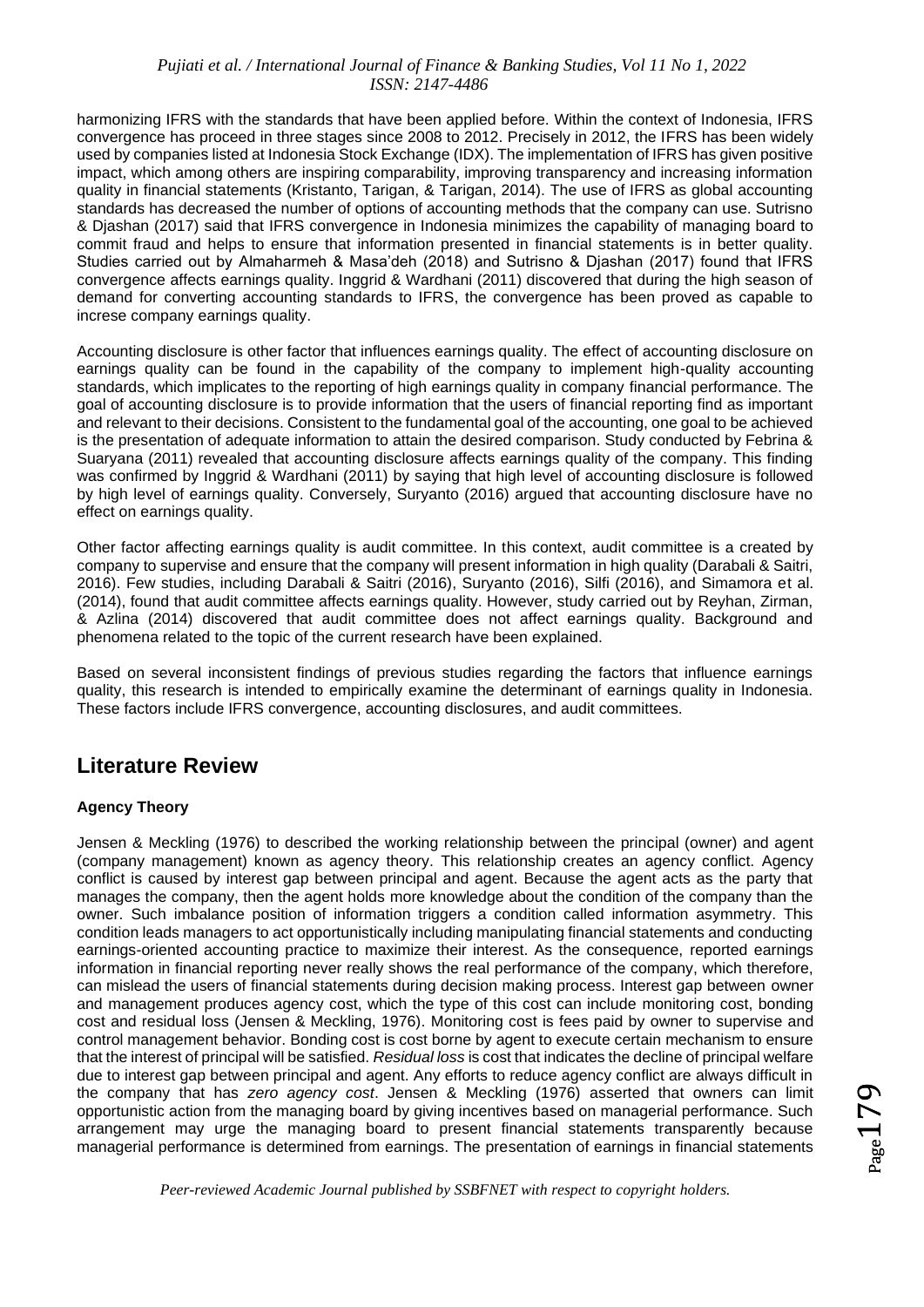shall be free from manipulation and misstatements, which by implication, earnings information will have higher quality and be meaningful to the users of financial statements.

#### **Financial Statements Quality**

Financial statements are the instrument used to understand financial condition and performance level of the company which then this knowledge will be used by financial statements users in making their decisions. Financial statements are also defined as information records made by an entity in an accounting period to describe performance level of the entity. Financial statements are a medium of communication used by managing board to the party external to the company. The quality of this communication depends on the quality of financial statements presented. Financial statements in good quality are only achieved after showing compliance with the rules made by professional accounting organization (accounting standards board) and government. Standards of quality that indicate how good the financial statements is prepared include relevant, understandable, contestable, neutral, punctual and comparable (Rudianto, 2009).

### **Earnings Quality**

Information about earnings is needed to assess the change of potential economic resources that can possibly be managed in the future in order to produce cash flow and to controlling the effectiveness of the company in the use of resources. Earnings in high quality are earnings that may still continue in the future (*sustainable earnings*), which can derive from accrual components and cash condition that indicate the real financial performance of the company. Dechow, Ge, & Schrand (2010) explained that (1) earnings quality depends on whether relevant information is existed in decision making process; (2) earnings quality can be estimated from earnings reported in financial reporting which describe of company financial performance; and (3) earnings quality is indicated by the usefulness of financial performance on decision making. According to Sadiah & Priyadi (2015), earnings quality can be grouped based on:1) time lapse of earnings, 2) relationship of earnings and accrual cash; 3) qualitative concept of conceptual framework; and (4) decision for implementation.

#### **Hipothesis development based on literature findings**

#### **IFRS Convergence**

International Financial Reporting Standards (IFRS) represent the standards of recording and reporting of accounting items that have been applied internationally and issued by International Accounting Standard Boards (IASB), an international organization established to create accounting regulations that are in high quality, understandable, applicable, and accepted internationally. International Accounting Standards, which are popularly known as IFRS, refer to the standards for making high-quality accounting reporting. The IFRS is also regarded as an accounting frame that comprises elements such as professional assessment on economic standing of the transactions, clear and transparent disclosures concerning the transactions, explanation toward conclusion, and accounting of the transactions.

Financial Accounting Standards Boards of Indonesia Accountant Association (DSAK-IAI) planned to start IFRS convergence in 2009 and complete the program before the year of 2012. The target of the 2012 IFRS convergence was to change the material contents of Statements of Financial Accounting Standards (PSAK) to be adapted to IFRS on January 1 of 2009 and to prevail the standards effectively on January 1 of 2012. The success key of IFRS convergence is the capability of the companies to pass through transition period. During this period, many companies created adhoc team of IFRS convergence with tasks to conduct preliminary preparation and organize resources. Accounting practitioners were involved in the process, such as management accountants, public accountants, academician accountants, and regulators and other professionals, such as appraisers and actuaries. The benefits that the companies may get from IFRS convergence are increasing the quality of financial accounting standards, reducing the cost to comply with financial accounting standards, improving the credibility and usefulness of financial statements, inspiring comparability of financial statements, improving financial transparency, decreasing capital cost by opening opportunity of fund raising activity through capital market, and increasing the efficiency of financial statements preparation.

Financial Accounting Standards (SAK) are a frame in financial reporting procedure aimed to produce uniformity in financial statements presentation. Within Indonesia context, SAK encompasses various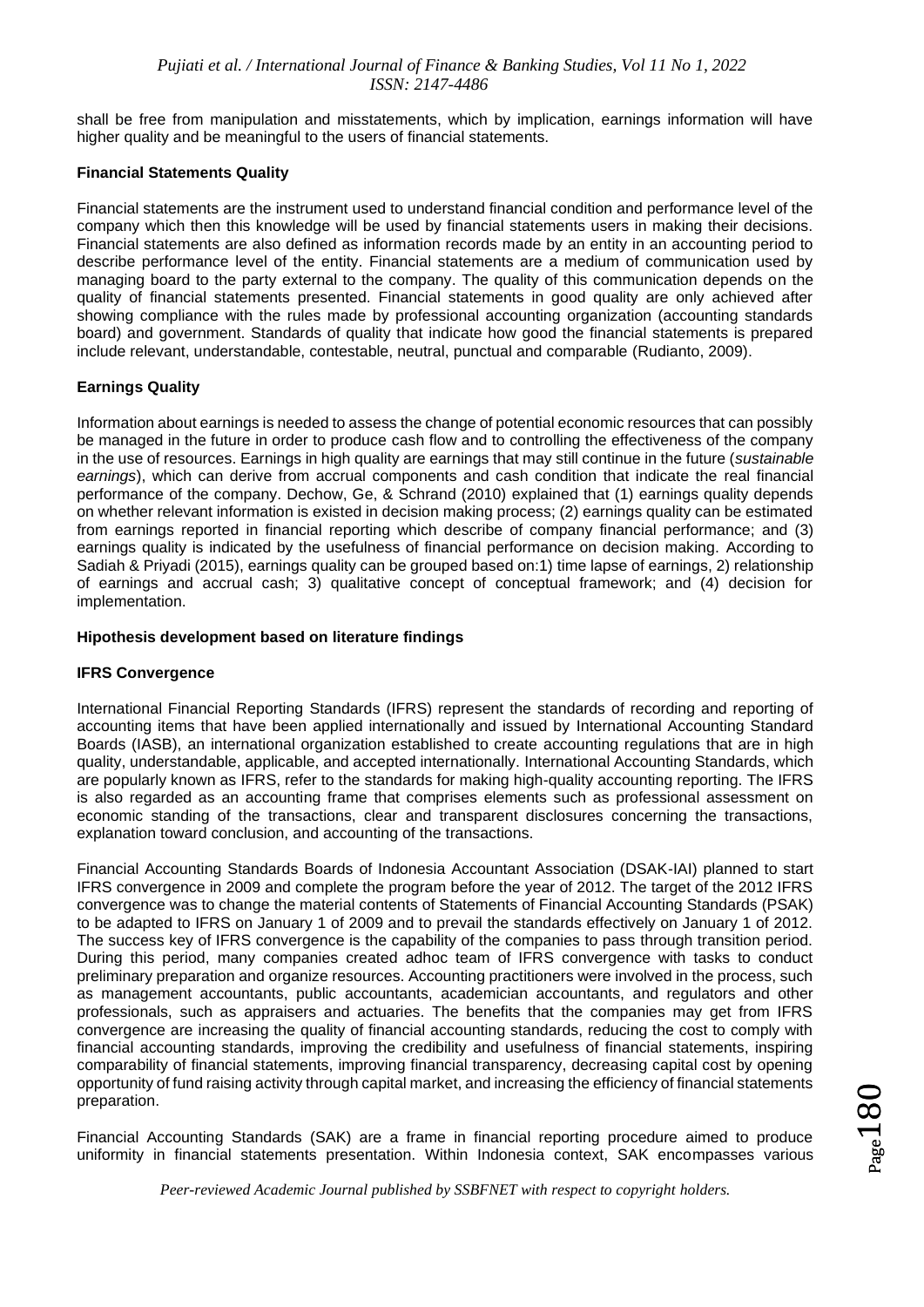accounting standards such as IAS, IFRS, ETAP and GAAP. The most popular accounting standard used to prepare financial statements, which has gotten public accountability, is PSAK (*Statements of Financial Accounting Standards*). Indonesia has adopted IFRS in full scale starting from January 1 of 2012. The implementation of IFRS was gradual, which was started by the application of 19 PSAK and 7 ISAK for the companies that adopted IAS or IFRS starting from January 1 of 2012. These companies still underwent the convergence process. The IFRS convergence in Indonesia involved three stages, namely Adoption Stage (2008-2011) in which all IFRS were inserted to PSAK; Final Preparation Stage (2011) in which infrastructures were prepared and completed and the application of IFRS-based PSAK was executed gradually; and Implementation Stage (2012) in which IFRS-based PSAK was implemented gradually and then the implementation was evaluated to find out the comprehensive impact of PSAK.

The application of IFRS can improve the quality of financial disclosure and also minimize earnings management. Some requirements are coming up with the application of IFRS. One requirement is that IFRS emphasizes on principle-based accounting which therefore requires the managing board to develop logical estimations and assessments on financial statements. Other requirement is that IFRS compels the managing board to implement full disclosures on financial statements using fair value approach, either for qualitative or quantitative accounting information. The application of IFRS has put the managing board into difficulty to commit opportunistic behavior that usually culminates at earnings management. Indirect impact of IFRS adoption on the companies includes alleviating earnings management practice, increasing relevance value, and recognizing loss on time or immediately if compared to before IFRS adoption. Managerial opportunism declines with IFRS adoption which therefore information in financial statements is truly free from manipulation. Information that is free from manipulation indicates that this information has high quality, including information about earnings. Few empirical studies showed that IFRS convergence affected earnings quality of public companies (Almaharmeh & Masa'deh, 2018; Sutrisno & Djashan, 2017; Syarif & Pasaribu, 2015; Ismail et al., 2013). Referring to this explanation, first hypothesis is written as following:

H1: IFRS convergence has effect on earnings quality.

#### **Accounting Disclosure**

The disclosure of information in financial statements is differentiated into two, respectively mandatory disclosures and voluntary disclosures*.* In the case of voluntary disclosures, the managing board is given free option to deliver accounting information and other information considered relevant to the decision making of financial statements users. The liberation to conduct voluntary disclosures has produced wide variation in voluntary disclosures across the companies.

Accounting disclosure is aimed to provide important and relevant information to the users of financial statements in order to help them to make the best decisions. Good accounting disclosure indicates that the company can provide important and relevant information to the users of financial statements and this information will be used to help them in making decisions. Content Analysis is used to measure accounting disclosure, precisely to estimate how far the company is in disclosing financial statements. The estimation is obtained by ensuring whether accounting information is presented in financial statements (Adhikari & Tondkar, 1992). If information items do not exist in financial statements, the company is given score 0, whereas if the required information items do exist in financial statements, the company is given score 1 (Inggrid & Wardhani, 2011). This scoring index is applied to every information item. Data from content analysis describe how far the responsibility of the company is in presenting the required information in financial statements (Adhikari & Tondkar, 1992).

Good accounting disclosure will show that the company has presented important and relevant information to financial statements users who then use the information in their decision making. The study by Febrina & Suaryana (2011) found that accounting disclosure affects earnings quality. This position is supported by Inggrid & Wardhani (2011) through their finding that high diclosure level is followed by high level of earnings quality. Based on this statement, second hypothesis is formulated as following:

H2: Accounting disclosure has effect on earnings quality.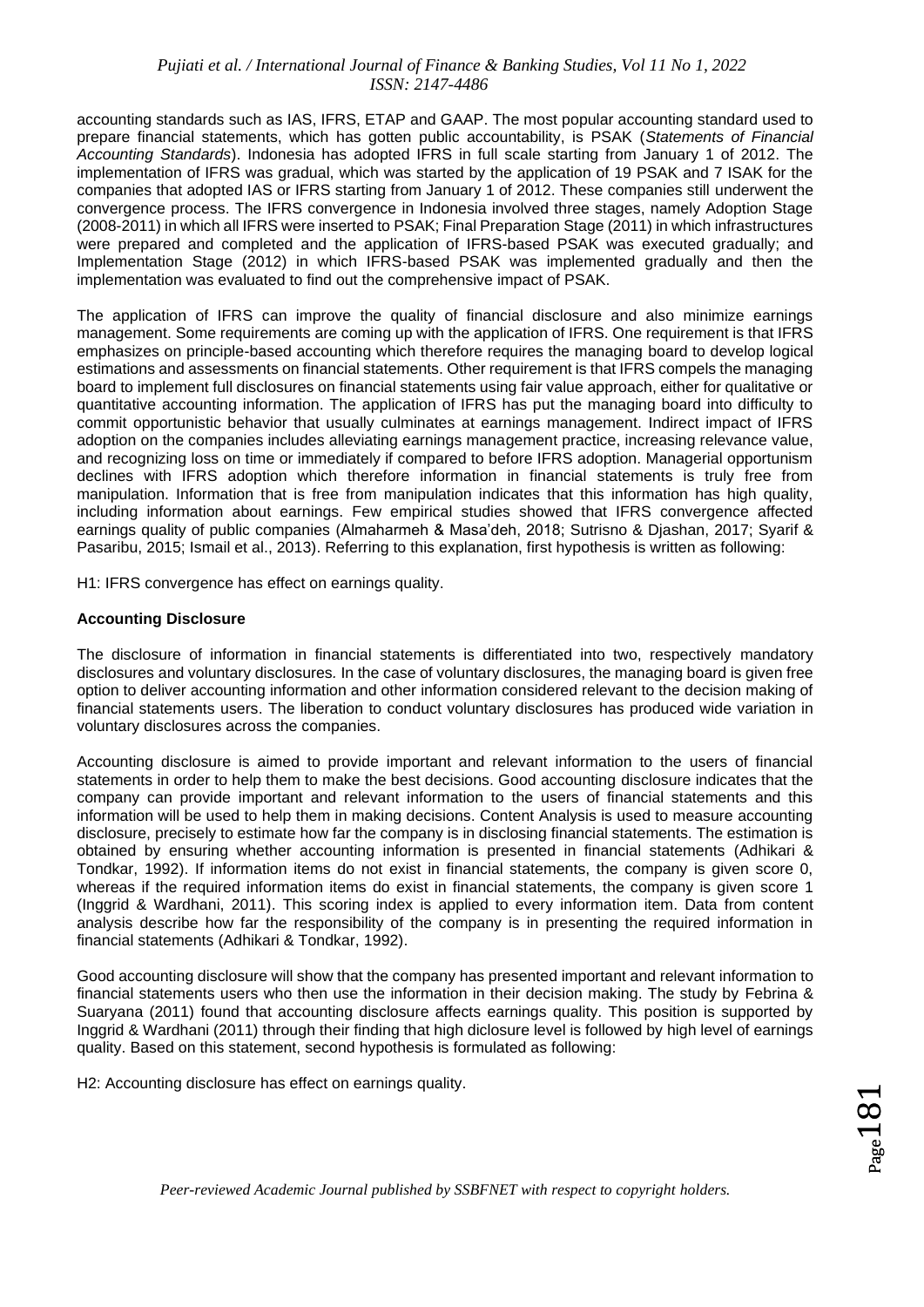### **Audit Committee**

Audit committee is an organization functioned to help independent commissioner to supervise the preparaton of financial statements and to improve the quality of internal and external audits. Audit committee is founded by and responsible to commissioner board to be helpful to the task and role of commissioner board. The task of audit committee is to inspect any information items in financial statements, especially financial information. Simamora et al. (2014) asserted that audit committee has role and responsibility to oversee the presentation of financial statements by giving emphasis on the compliance with currently applied accounting standards and policies. The presence of audit committee in a company can improve supervision and control processes on the managing board, which also may diminish fraudulent action that can harm internal and external parties of the company. Moreover, audit committee can express its opinion independently, which can alleviate agency conflict between owners and managing board.

In the process, audit committee must have meeting couple of times with the managing board to monitor the process of financial statements preparation (Lestari & Cahyati, 2017). This meeting is held periodically, which is minimally once meeting in three months.. The meeting can only be held if the attendant is more than a half of members of audit committee. Moreover, audit committee is an attribute of the application of good corporate governance, which audit committee is required to be compliance with the principles of independence, transparency, accountability, responsibility, and fairness. Audit committee shall have dependable competence, especially related with accounting and finance, in order to help the committee to detect and prevent any manipulation in financial statements. In accordance with the Regulation of the Audit Committee in Indonesia, minimum number of audit committee membership in a company is three individuals selected from independent commissioner and external party. If the size of audit committee is large enough, then the committee becomes more capable to oversee the presentation of financial statements and to detect any misstatements, which as the result, the presented information will have better quality.

Results given by Aryengki, Satriawan, & Rofika (2016) and Suryanto (2016) showed that audit committee has effect on earnings quality. The existence of audit committee in a company can help commissioner board to improve the quality of financial statements and to make internal and external audits more effective. Audit committee also conducts examination on accounting policies made by the company, which at least is intended to minimize managerial opportunism or to constrain the habit of selecting earnings-oriented policies that often initiates earnings management. If financial statements are not in correspond with the standards, then commissioner board can ask audit committee to reexamine financial statements in order to ensure that managing board will be more careful in preparing financial statements. Large membership size of audit committee can facilitate the committee to supervise audit on financial statements with the prevailed accounting standards. The supervision from audit committee is considered more effective when the size of audit committee is larger. Indeed, more members in audit committee are associated with good performance of audit committee in supervising managerial behavior. If managerial fraud can be restrained, then information presented in financial statements will be in higher quality. With respect to this explanation, third hypothesis is then proposed as following:

H3: Audit committee has effect on earnings quality

### **Research and Methodology**

Variable observed in this research includes IFRS convergence, accounting disclosure, audit committee, leverage, liquidity, company size, and earnings quality. Research scope was limited to manufacturing companies in Indonesia period 2016-2018. Earnings quality is the reflection of earnings sustainability in the future. This earnings sustainability is estimated by examining the conditions of cash flow and accrual component that represent the actual financial performance of the company. Earnings quality is measured using earnings quality ratio which indicates the relationship between cash flow and net earnings. IFRS convergence is the adjustment of PSAK, which is accounting standards used in Indonesia, to international standards (Saifuddin, 2016). The identification of IFRS convergence is confirmed by seeing the convergent PSAK (post-adjustment) in official site of IAI, precisely [www.iaiglobal.or.id.](http://www.iaiglobal.or.id/) Mandatory disclosures in IFRS convergence are measured using scoring technique. If the item that needs to be disclosed is actually disclosed by the company, then the score is one. Conversely, if the item is not disclosed by the company, then the score is zero. If the item has been disclosed but cannot be used by the company, the measure is marked by n/a (not applicable). Accounting disclosure is the supply of relevant information to the users of financial statements. If accounting disclosure can give relevant information to the company, then the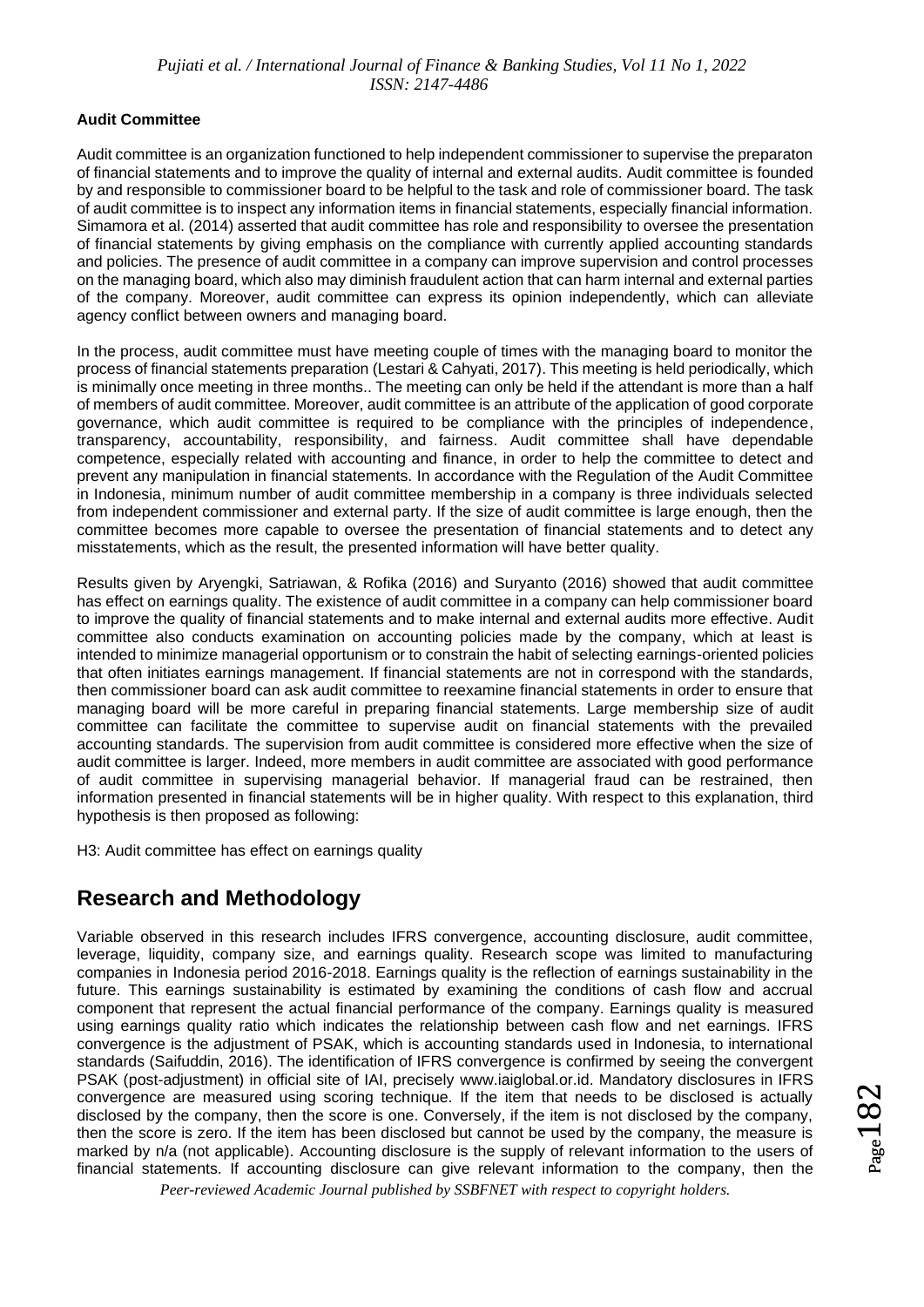information may help the company in making the best decisions (Suryanto, 2016). Accounting disclosure is measured with content analysis, which is operated by counting the number of accountability disclosure in financial statements and also by observing whether the needed information is presented in financial statements. Adhikari (1992) added that if information item is not in financial statements, then the score is 0. If information item is in financial statements, then the score is 1. The audit committee is measured by the number of audit committee members in the company.

Control variable used in this research includes leverage, liquidity and firm size. Leverage is the relationship of company debt on capital or assets. The estimation of leverage is done through debt ratio, which is a comparison between total debt and total assets. This ratio shows how far the debt can be covered by the assets. Liquidity is estimated through current ratio. Furthermore, company size is classified with total assets.

### **Research Sample**

The sample includes manufacturing companies listed at Indonesia Stock Exchange in period 2016-2018. The companies are sorted to be the sample through criteria, namely: a) that the companies have been listed on IDX; b) that the companies have published the complete form of financial statements; and c) that the companies have issued financial statements in rupiah currency unit. Data type was quantitative and the data were acquired from the websites of Indonesia Stock Exchange (IDX) and Indonesia Accountant Association (IAI).

### **Data Analysis Technique**

Descriptive analysis is aimed to produce description about data through mean value, minimum value, maximum value and standard deviation of each variable. Research model was tested with regression linear analysis. The formula of the test is written in the following equation:

Earnings Quality =  $β_0 + β_1$  IFRS +  $β_2$  Accounting Disclosure +  $β_3$  Audit Committee +  $β_4$  Leverage +  $β_5$  Liquidity + β<sup>6</sup> Company Size + e<sup>i</sup>

Classic assumption test is conducted to know whether regression estimation is free from normality, heteroscedasticity, multicollinearity and autocorrelation symptoms. Model test involves F-test, Adjusted Rsquare, and t-test, which all are applied to main variable and control variable.

### **Findings**

### **Description of Research Subject**

Subject of this research is manufacturing companies listed at Indonesia Stock Exchange (IDX) in period 2016-2018. The following is the table presenting the result of sampling with predetermined criteria.

| No.               | <b>Sample Criteria</b>                                       | 2016 | 2017 | 2018 | <b>Total</b> |
|-------------------|--------------------------------------------------------------|------|------|------|--------------|
| 1.                | Manufacturing companies have listed at Indonesia Stock       | 146  | 146  | 166  | 458          |
|                   | Exchange                                                     |      |      |      |              |
| 2.                | published<br>financial<br>Manufacturing<br>companies<br>have | (27) | (17) | (10) | (54)         |
|                   | statements in complete form                                  |      |      |      |              |
| 3.                | Manufacturing companies have issued financial statements     | (28) | (28) | (30) | (86)         |
|                   | in rupiah currency unit                                      |      |      |      |              |
| Sample data       |                                                              |      |      |      | 324          |
| Outlier data      |                                                              |      |      |      | (156)        |
| Final sample data |                                                              |      | 212  |      |              |
|                   |                                                              |      |      |      |              |

**Table 1:** Selection of Research Sample in Period 2016-2018

Initial sample was amounted to 458 data. This sample was then selected using three criteria. After applying the criteria in Table 1, there were 54 samples that did not publish financial statements in complete form and there were 156 data indicated as *outlier*. In the end of sampling process, total sample data were 212 samples. Descriptive analysis was implemented to describe or to indicate the values of *mean*, standard deviation, variance, maximum, and minimum of research variables.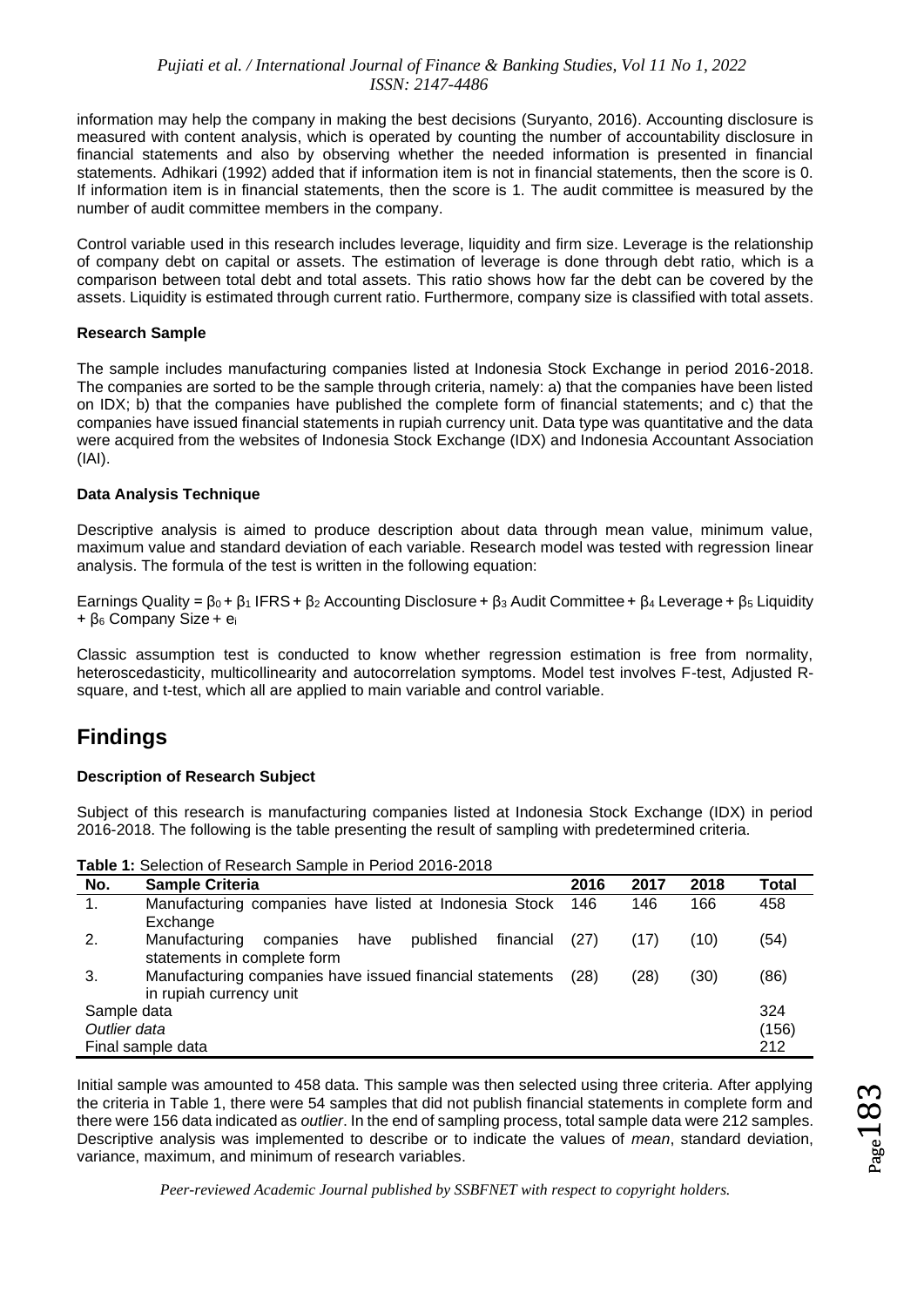| Variable                     | Sample | Minimum    | Maximum  | Mean    | Std. Deviation |
|------------------------------|--------|------------|----------|---------|----------------|
| <b>Earnings Quality</b>      | 212    | - 4886     | 2.0640   | .78767  | .60654         |
| <b>IFRS Convergence</b>      | 212    | .3409      | .71111   | .55738  | .07869         |
| <b>Accounting Disclosure</b> | 212    | 0.4        | 0.81667  | 0.65888 | 0.06788        |
| <b>Audit Committee</b>       | 212    | 0          | 5        | 3.04    | .470           |
| Liquidity                    | 212    | .02136     | 65.19484 | 2.86604 | 4.89469        |
| Leverage                     | 212    | .04942     | 54.75415 | .75545  | 3.74838        |
| <b>Company Size</b>          | 212    | $-0.88222$ | 1.23402  | .10747  | .22239         |

**Table 2:** Result of Descriptive Analysis

Earnings Quality is referring to the sustainability of earnings in the future shown by the condition of cash flow and accrual component that represents the real financial performance of the company. Earnings quality is measured using earnings quality ratio modelled by Penman. Mean value of earnings quality is 0.78767 or 78.77%, which signifies that earnings quality of the sample is in good category and capable to produce good earnings in the future. IFRS Convergence is the adjustment of Indonesian accounting standards (PSAK) to international standards. IFRS convergence has been used by many countries as a condition when financial statements are compared to each other. The quality of earnings reported by the companies can be improved through IFRS convergence. Mean value of IFRS convergence is 0.55738 or 55.74%, which points out that the value is close to 1, which indicates that number of companies with IFRS convergence is many. Accounting Disclosure is implemented to deliver relevant information to financial statements users. If the information is relevant, then this information may help the company in making the best decisions. Mean value of accounting disclosure is 0.65888 or 65.89%, which informs that the companies have disclosed relevant information in financial statements. Audit Committee is functioned to assist independent commissioner to oversee the presentation of financial statements and to improve the quality of internal and external audits. The existence of audit committee in a company can improve the supervision and control on the managing board. Fraudulent action that may harm internal and external parties of the company can be minimized through the supervision and control of audit committee. Audit committee is measured through number of members of audit committee in the company. Larger size of audit committee will enable the committee to divide each member for supervising the preparation of financial statements and also for detecting wrong contents in financial statements. This supervision helps the company to produce high-quality information. Mean value of audit committee is 3.04, which describes that three members of audit committee are already in correspond with the requirement of Financial Service Authority and also that audit committee is playing important role in company operational.

Liquidity is the capability of the company to fulfill short-term requirements on time. In this research, liquidity is measured by current ratio, which involves a comparison between current assets and current debts. Mean value of liquidity is 2.86604 or 286.60%, which signifies that liquidity is very high and the companies are capable to produce earnings and provide operational funds. Leverage is an instrument used to measure how far the company relies on creditors for financing the assets. Mean value of leverage is 0.75545 or 75.55%, which is included in high category. This position indicates that the composition of operational funding greatly relies on third party funding (creditors). Company Size is about whether the company is large or small. Mean value of company size is 0.10747 or 10.75%, which informs that assets level of the manufacturing companies is high.

Classical assumption test is aimed to ensure whether regression equation for estimation is already accurate, unbiased, and consistent. Classical assumption test involves few tests for knowing normality, multicollinearity, autocorrelation and heteroscedasticity.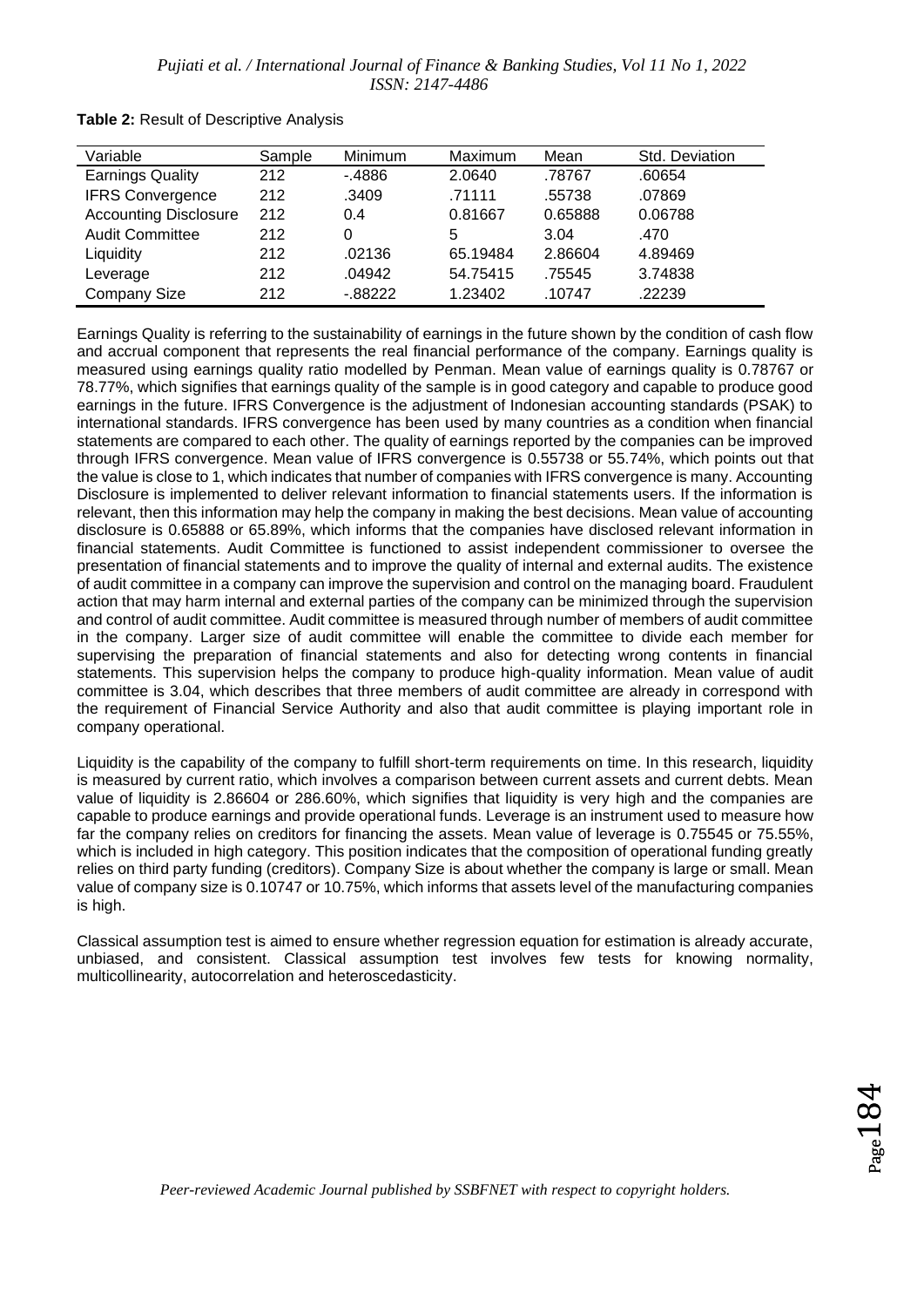| Test               | Result                                                                                                                                        |  |  |  |
|--------------------|-----------------------------------------------------------------------------------------------------------------------------------------------|--|--|--|
| Normality          | The value of KS test with probability value of 0.200, residual data normally<br>distributed.                                                  |  |  |  |
| Autocorrelation    | The run test with probability $0.054 > 0.05$ , there is no autocorrelation.                                                                   |  |  |  |
| Multicollinearity  | All independent variables have tolerance value $\geq 0.10$ and VIF value $\leq 10$ . Both<br>value inform that there is no multicollinearity. |  |  |  |
| Heteroscedasticity | All independent variables do not have heteroscedasticity because each variable                                                                |  |  |  |
|                    | has significance value more than 0.05.                                                                                                        |  |  |  |

**Table 3:** Result of Classical Assumption Test

#### **Hypothesis Test**

Hypothesis testing in this study using linear regression analysis. The results of hypothesis testing are presented in table 4, F-value is 3.283 with p-value of 0.004 < 0.05, which describes that regression model is fit. Therefore, further interpretation on regression model may proceed. The value of adjusted-R square is 0.061, which explains that the effect level of all independent variables on dependent variable is only 6.1% while the remaining of 93.9% is coming from other variables beyond research model.

**Table 4:** Hypothesis testing results

| Variable                     | Beta     | t-value  | p-value  |
|------------------------------|----------|----------|----------|
| Constant                     | $-0.430$ |          |          |
| <b>IFRS Convergence</b>      | 0.116    | 0.221    | 0.825    |
| <b>Accounting Disclosure</b> | 0.599    | 0.938    | 0.349    |
| <b>Audit Committee</b>       | 0.268    | 2.981    | $0.003*$ |
| Leverage                     | $-0.022$ | $-2.002$ | $0.047*$ |
| Liquidity                    | $-0.003$ | $-0.308$ | 0.758    |
| Company Size                 | $-0.313$ | $-1.705$ | 0.090    |

### **IFRS Convergence and Earnings Quality**

IFRS convergence is defined as the adjustment of Statements of Financial Accounting Standards (PSAK), which is used in Indonesia, to international standards. The comparison of the qualities of financial statements across countries is done by using IFRS convergence. This arrangement is intended to improve the quality of earnings reported by the company. Mandatory disclosures required by IFRS can improve clarity and transparency of financial statements. Next, higher level of disclosure can decrease agency problem that is often caused by less transparent reporting. Interestingly, IFRS convergence does not affect earnings quality. Good quality accounting regulations cannot always result good quality accounting information. One among few reasons is low incentive for the preparer of financial statements. Other reason is that earnings quality is not only measured from the level of compliance with accounting standards but also from the process of preparing financial statements. Well prepared financial statements can produce better earnings quality. Therefore, earnings quality not only derives from compliance with IFRS convergence. This position is in line with previous studies, including Kusumaningwedari & Oktorina (2017), Kristanto et al. (2014), and Houqe et al. (2011), which the findings generally showed that IFRS convergence does not effect on quality of earnings. However, other studies did not support this position, such as Almaharmeh & Masa'deh (2018), Sutrisno & Djashan (2017), Syarif & Pasaribu (2015), and Ismail et al. (2013), which the findings generally revealed that IFRS convergence has effect on earnings quality.

### **Accounting Disclosure and Earnings Quality**

Accounting disclosure is about standards and practices of disclosure affected by financial sources, legal system, political and economical bondings, economic development level, education level, culture and other effect. Accounting disclosure does not affect earnings quality. The relationship between accounting disclosure and earnings quality is not directly associated with high-quality accounting standards. The companies sometimes fail to produce high earnings quality in their financial statements because of lower financial performance. When the company is able to use accounting standards, then earnings quality is potentially higher. Many companies are considered by investors as failed to provide meaningful information in financial statements. One reason is that many investors do not yet understand the intricacies of the presentation of financial statements. Other reason is that financial statements must clearly show financial condition of the company. Therefore, the preparer will need actual data representing this financial condition.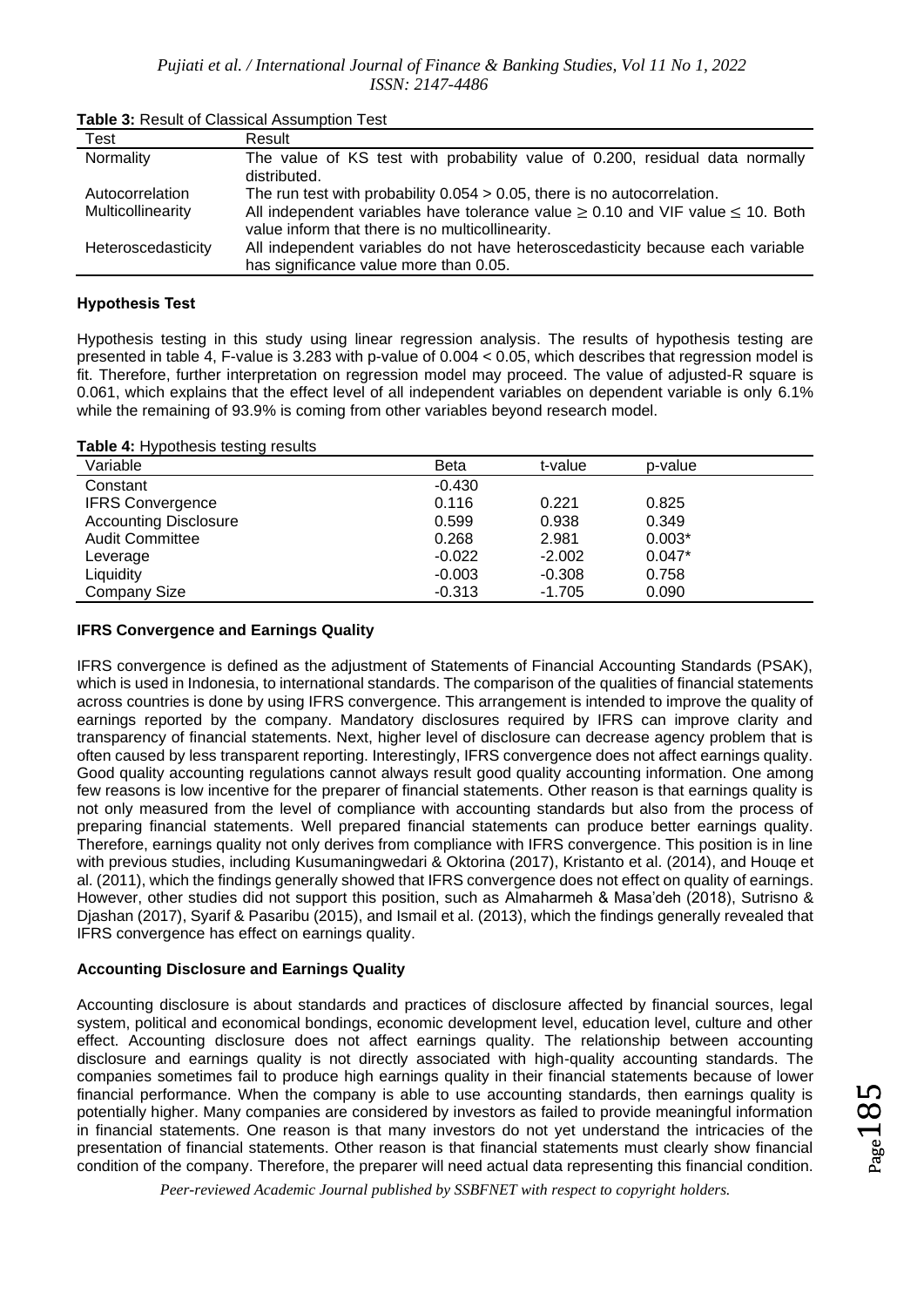Good company usually has well-managed financial reporting system. Without financial reporting, the company is difficult not only to analyze the financial condition of the company but also to understand what happens in the company. This position is supported by Suryanto (2016) who found that accounting disclosure cannot affect earnings quality. The refusal to this position comes from Febrina & Suaryana (2011) and Inggrid & Wardhani (2011), which the findings generally pointed out that accounting disclosure has effect on quality of earnings.

### **Audit Committee and Earnings Quality**

Audit committee is a committee created by commissioner board to help commissioner board to monitor preparation process of financial statements from the managing board in order to increase the credibility of financial reporting. Membership level of audit committee can affect its performance. High membership level in audit committee is associated with better performance. Well-performed audit committee gives assurance to stakeholders that company earnings quality is also good. The audit committee owned by the company is expected to minimize errors in making financial reporting, but it is also helpful for improving the quality of information in financial reporting. In other words, well-performed audit committee will improve the quality of earnings reported by the company. Good corporate governance can be achieved through activities such as creating audit committee in proper membership level, giving reasonable incentives and supervising managers. In this context, the existence of an audit committee in the company can improve the quality of the company's earnings. Larger membership level of audit committee produces stricter supervision on the company during the preparation of financial statements which then will lead to the better earnings quality. The contribution of agency theory in this context reminds any readers that any parties connected to the company shall reduce their self-interest and emphasize on self-control. Audit committee always spends greater attention to the internal control on the company to minimize fraudulent actions that may harm many stakeholders. When stakeholders successfully improve their self-control, then their well-built self-control helps the company to achieve company performance. The size or number of audit committee membership in the company can assure that earnings delivered by the company have greater quality because the supervision on the preparation of financial statements has been more effective. This position is consistent of previous research by Aryengki et al. (2016), Silfi (2016), and Suryanto (2016), which generally indicated that the existence of an audit committee in the company can improve the quality of the company's earnings. The existence of audit committee in corporate governance brings positive impact on the company because the supervision on managing board is better than before audit committee is created. However, the opposer to this position is shown by Reyhan et al. (2014) and Rachmawati & Triatmoko (2007) with their findings generally informing that audit committee cannot affect earnings quality.

### **Leverage and Earnings Quality**

Leverage is an instrument used to measure the reliance level of the company on creditors to finance corporate assets. High leverage ratio signifies that the company has used debts as capital structure for financing company operationals. If the company assets are not compatible to the liabilities incurred by the company, then this situation has put the company in difficult position. As the consequence, financial condition of the company will be disturbed which impacts on earnings produced by the company. Based on this statement, an increase in the value of the company's leverage will result in a decrease in the value of the company's earnings quality. Debt level of the company also affects earnings quality. High debt level can force the managing board to be more careful in reporting cash flow and earnings. Earnings quality may become lower when the managing board has been more fearful to report the actual condition. The company with high leverage level is in high obligation to fulfill the needs of creditors for high-quality information. Sometimes, additional information is needed to alleviate the doubt of shareholders as well as to ensure that the rights of shareholders as creditors are successfully met. This position is in correspond to the results of previous studies conducted by Warrad (2017), Septiyani et al. (2017), Silfi (2016), Ramadan (2015), Warianto & Rusiti (2014), and Sukmawati et al. (2014), which the findings generally pointed out that leverage has significant effect on earnings quality. But, those findings are opposed by studies carried out by Sadiah & Priyadi (2015), Dira & Astika (2014), and Wulansari (2013), which the findings generally indicated that leverage cannot affect earnings quality.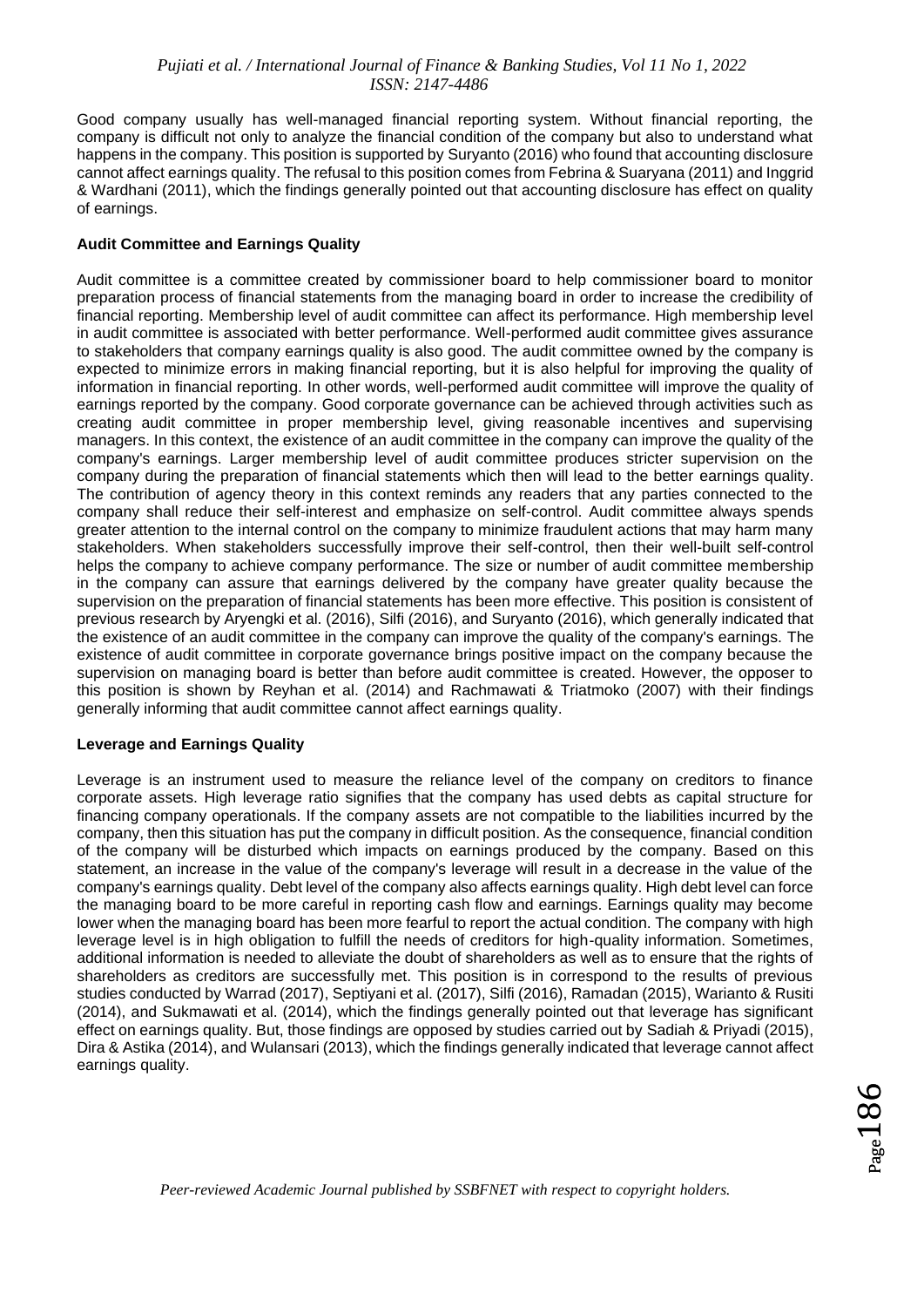### **Liquidity and Earnings Quality**

Liquidity is the capability of the company to pay its short-term debts with its current assets. In this context, liquidity is presumed as not having significant effect on earnings quality. Current assets usually comprise receivables and reserves that will be used to pay current liabilities. Every company may need different time schedule to manage the assets. This schedule can be in the long term because the company must firstly change receivables and reserves into cash form before using them to pay liabilities. This situation indicates that liquidity cannot ascertain whether the company has good or bad earnings quality. In other words, the high level of company liquidity is not able to improve the quality of earnings. This condition is not compatible with agency theory, which said that *principal*, or shareholders, will be benefited if the company has high liquidity. *Principal* always endeavors to avoid the risk borne by the company due to corporate incapacity to pay debts. When the company fails to pay the debts, financial condition of the company is deeply affected which then decreases earnings quality. This statement has been in conformity with the research by Sadiah & Priyadi (2015) and Dira & Astika (2014), which the findings generally revealed that the high level of company liquidity is not able to improve the quality of earnings. This position is in contrast to the results of studies carried out by Basuki (2018), Ananda & Ningsih (2016), Silfi (2016), Sukmawati et al. (2014), Warianto & Rusiti (2014), and Wulansari, (2013), which the findings generally indicated that liquidity has significant effect on company earnings quality.

### **Company Size and Earnings Quality**

Company size is a comparison used to ensure whether the company is large or small. Large companies usually have the convenience of obtaining greater funding,and have better financial performance so that they are able to generate higher quality profits than small companies. Most manufacturing companies have large size but investors show greater emphasis on general market of the company rather than total assets. Company size is classified into large, medium and small companies. The influence of the size of the company on the quality of earnings indicates that total assets of the company may affect market response to the company. When company size is large, market response to the company is high, and this situation is producing high earnings quality. When the size of the company is small, then market response to the company is low, which can lead to low earnings quality. These findings correspond to the results of research by Basuki (2018), Septiyani et al. (2017), and Sukmawati et al. (2014), which generally informed that company size does not have effect on earnings quality. This position is the opposite of the results of studies carried out by Ananda & Ningsih (2016), Sadiah & Priyadi (2015), Dira & Astika (2014), and Warianto & Rusiti (2014), which generally showed that the size of the company affects the quality of earnings.

### **Conclusion**

Audit committee and leverage affect earnings quality. The number of members of the audit committee of a company can be utilized by the company to improve earnings quality. Meanwhile, a decrease in the amount of company leverage can improve the quality of earnings. IFRS convergence, accounting disclosure, liquidity, and firm size have no effect on the quality of company earnings.

The limitation of this research includes: 1) too many data indicated as outlier and that must be removed by researcher, which signifies that data are quite varying and heterogenous; 2) too few information presented in financial statements, which makes researcher difficult to process data regarding accounting disclosure; and 3) the difficulty in identify accounting disclosure and IFRS convergence that may differ from other research. In accord with the conclusions and limitations, several suggestions are given, respectively: 1) this research shall extend research period and enhance sample scope to not only include manufacturing companies in order to obtain more data sample and lesser data variance; and 2) this research must ensure that variables containing many items, such as accounting disclosure and IFRS convergence, are already comparable across the companies before using those variables as research variables.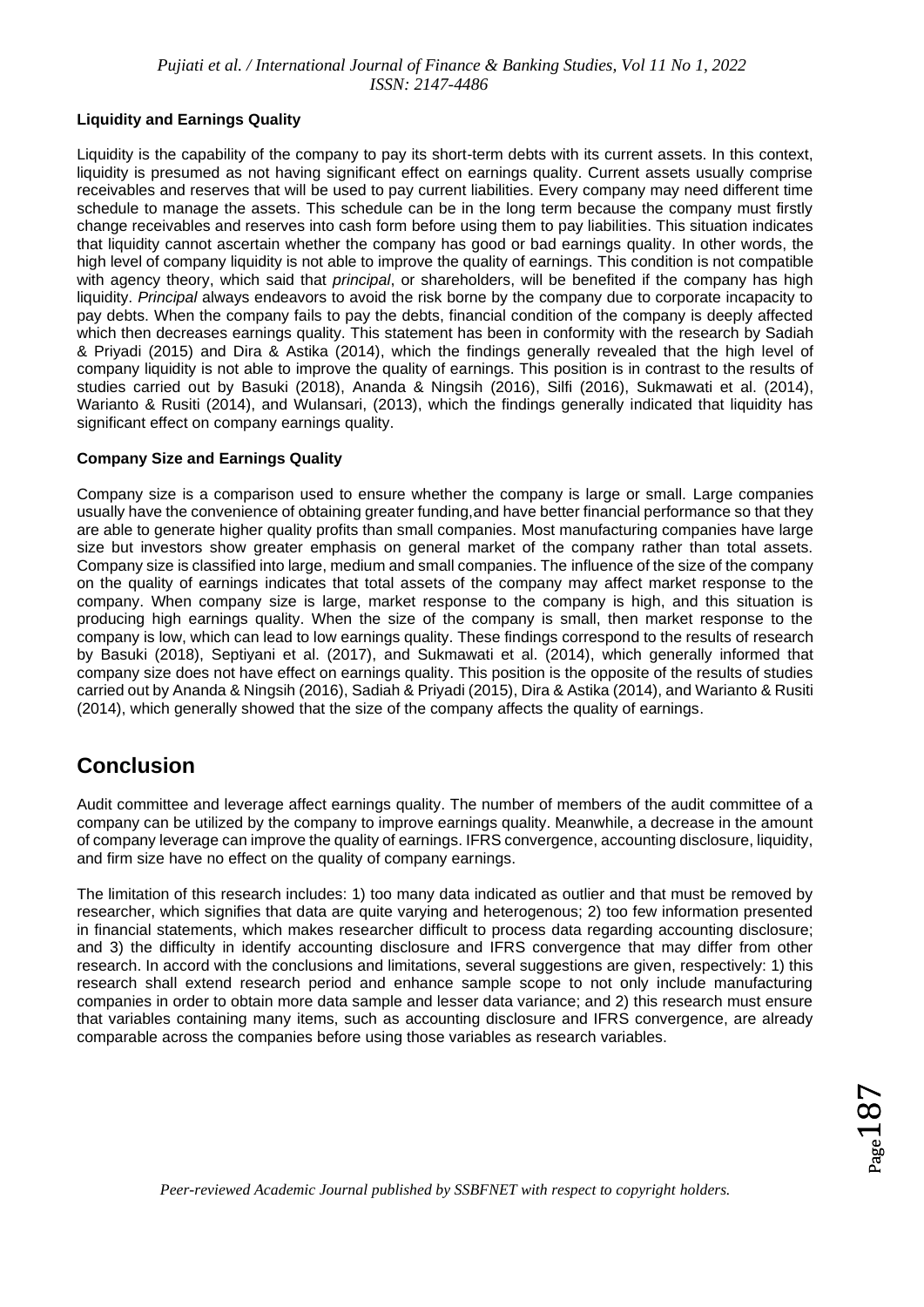### **References**

- Adhikari, A., & Tondkar, R. H. (1992). Environmental Factors Influencing Accounting Disclosure Requirements of Global Stock Exchanges. Journal of International Financial Management & Accounting, 4(2), 75–105. https://doi.org/10.1111/j.1467-646X.1992.tb00024.x
- Alali, F. A., & Foote, P. S. (2012). The Value Relevance of International Financial Reporting Standards: Empirical Evidence in an Emerging Market. The International Journal of Accounting, 47(1), 85–108. https://doi.org/10.1016/j.intacc.2011.12.005
- Almaharmeh, M. I., & Masa'deh, R. (2018). Mandatory IFRS Adoption and Earnings Quality: Evidence from the UK. Modern Applied Science, 12(11), 197–209. https://doi.org/10.5539/mas.v12n11p435
- Ananda, R., & Ningsih, E. S. (2016). Pengaruh Likuiditas, Kepemilikan Institusional, Dan Ukuran Perusahaan Terhadap Kualitas Laba (Pada Perusahaan Manufaktur Yang Terdaftar Di Bursa Efek Indonesia Tahun 2010-2014). Jurnal Ilmiah Mahasiswa Ekonomi Akuntansi, 1(2).
- Aryengki, R., Satriawan, R. A., & Rofika. (2016). Pengaruh Komite Audit, Kualitas Audit, Likuiditas Dan Ukuran Perusahaan Terhadap Kualitas Laba pada Perusahaan Industry & Chemical yang Terdaftar Di Bursa Efek Indonesia Tahun 2011-2014. JOM FEKON, 3(1), 2192–2206.
- Barth, M. E., Landsman, W. R., & Lang, M. H. (2008). International Accounting Standards and Accounting Quality. Journal of Accounting Research, 46(3), 467–498. https://doi.org/10.1111/j.1475- 679X.2008.00287.x
- Basuki, B. (2018). Pengaruh Ukuran Perusahaan, Likuiditas Dan Investment Opportunity Set Terhadap Kualitas Laba (Studi Empiris Pada Perusahaan Sub Sektor Food and Beverage yang Terdaftar di Bursa Efek Indonesia Periode 2012-2016). Competitive Jurnal Akuntansi Dan Keuangan, 2(1), 107. https://doi.org/10.31000/competitive.v2i1.471
- Darabali, P. M., & Saitri, P. W. (2016). Analisis Faktor-faktor Yang Mempengaruhi Kualitas Laba Pada Perusahaan Manufaktur Di Bursa Efek Indonesia. Jurnal Riset Akuntansi, 6(1), 46–60.
- Daske, H., Hail, L., Leuz, C., & Verdi, R. (2008). Mandatory IFRS Reporting around the World: Early Evidence on the Economic Consequences. Journal of Accounting Research, 46(5), 1085–1142. http://dx.doi.org/10.1111/j.1475-679X.2008.00306.x
- Dechow, P. M., Ge, W., & Schrand, C. (2010). Understanding Earnings Quality: A Review of the Proxies, Their Determinants and Their Consequences. SSRN Electronic Journal, 50(2–3), 344–401. http://dx.doi.org/10.1016/j.jacceco.2010.09.001
- Dira, K. P., & Astika, I. B. P. (2014). Pengaruh Struktur Modal, Likuiditas, Pertumbuhan Laba, dan Ukuran Perusahaan Pada Kualitas Laba. E-Jurnal Akuntansi, 7(1).
- Febrina, & Suaryana, I. G. N. A. (2011). Faktor-faktor yang mempengaruhi Kebijakan Pengungkapan Tanggung Jawab Sosial dan lingkungan pada Perusahaan Manufaktur di Bursa Efek Indonesia. Simposium Nasional Akuntansi XIV Aceh, Banda Aceh.
- Houqe, N., Zijl, T. Van, Dunstan, K., & Karim, W. (2011). The Effect of IFRS Adoption and Investor Protection on Earnings Quality Around the World. The International Journal of Accounting, 47(3). https://doi.org/10.1016/j.intacc.2012.07.003
- Hung, M., & Subramanyam, K. R. (2007). Financial statement effects of adopting international accounting standards: the case of Germany. Review of Accounting Studies, 12, 623–657. https://doi.org/10.1007/s11142-007-9049-9
- Inggrid, A., & Wardhani, C. R. (2011). The Effect of Accounting Disclosure, Concentrated Ownership, and Accounting Harmonization to Earnings Quality. In Simposium Nasional Akuntansi XIV Aceh.
- Irawati, D. E. (2012). Pengaruh Sturktur Modal, Pertumbuhan Laba, Ukuran Perusahaan dan Likuiditas Terhadap Kualitas Laba. Accounting Analysis Journal, 1(2), 1–6. Retrieved from https://doi.org/10.15294/aaj.v1i2.572
- Ismail, W. A. W., Kamarudin, K. A., Zijl, T. van, & Dunstan, K. (2013). Earnings Quality and the Adoption of IFRS‐based Accounting Standards. Asian Review of Accounting, 21(1), 53–73. https://doi.org/ 10.1108/13217341311316940
- Jensen, M.C., & Meckling, W. H. (1976). Theory of the Firm: Managerial Behaviour, Agency Cost and Ownership Structure. Jurnal of Financial Economics., 3(4), 305–360. https://doi.org/10.1016/0304- 405X(76)90026-X
- Karampinis, N., & Hevas, D. (2010). Mandating IFRS in an Unfavorable Environment: The Greek Experience. The International Journal of Accounting, 46(3), 304–332. https://doi.org/10.1016/j.intacc.2011.07.001
- Kristanto, S. B., Tarigan, K., & Tarigan, M. U. (2014). Dampak Konvergensi IFRS terhadap Kualitas Laba dengan Ukuran KAP sebagai Variabel Moderasi. In 3rd Economics & Business Research Festival (pp. 1341–1354).
- Kusumaningwedari, L., & Oktorina, M. (2017). Does Ifrs Have Impact On Earning's Quality And Audit Fee?